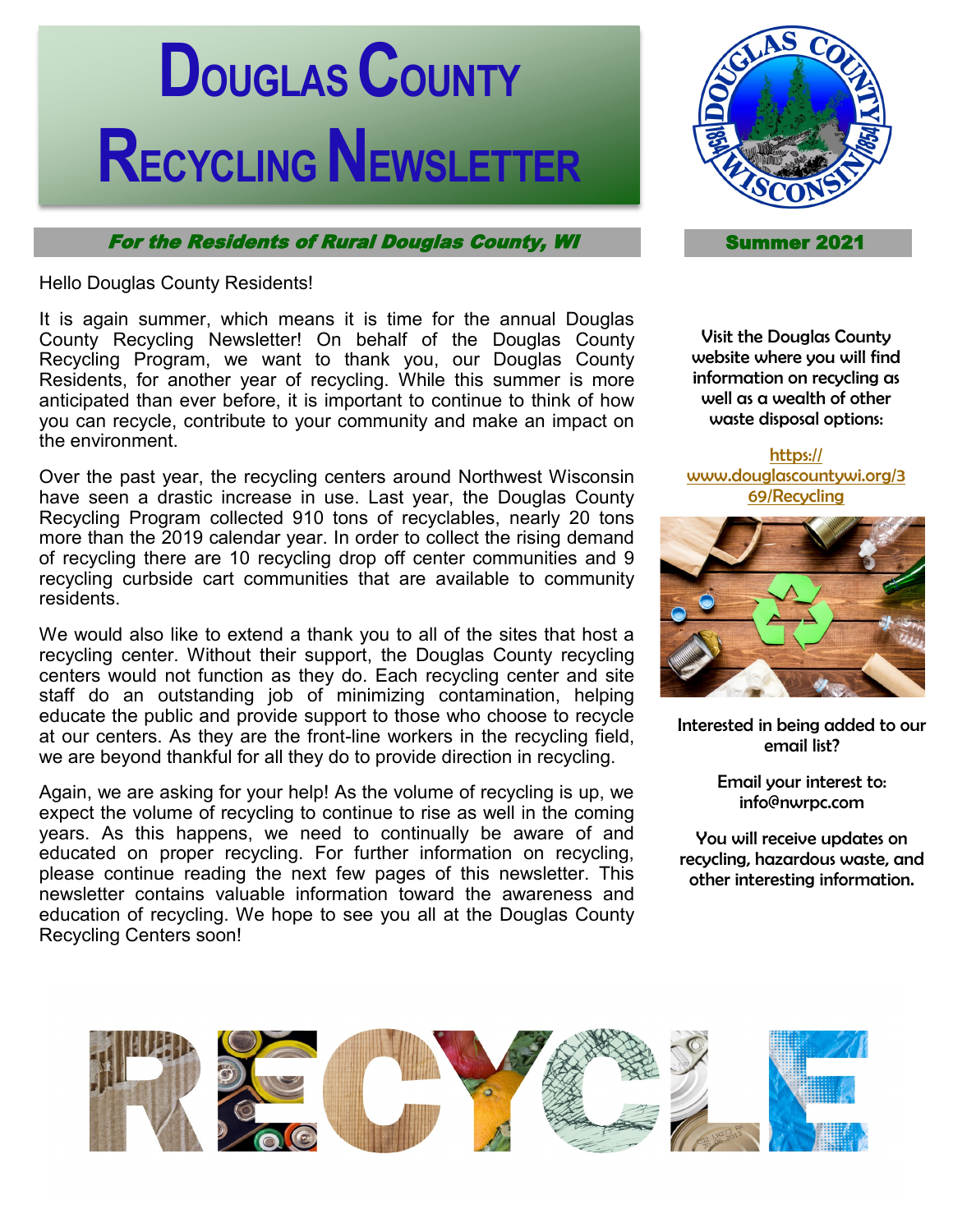## **MYTH & FACTS**

#### **The most common items that can be recycled are mail, paper, cardboard, glass bottles and jars, aluminum, steel and tin cans, and plastic bottles, jugs and tubs.**

*FACT.* The items listed in the above statement are some of the most common items that are recyclable.

#### **Any plastic item can be recycled at the Douglas County recycling centers or curbside.**

*MYTH.* Only plastic bottles, jars, jugs and tubs with a #1, #2 and #5 are recyclable.

#### **Recycled items must be clean when recycled at the Douglas County recycling centers or curbside.**

*FACT.* Yes, items must not be dirty when recycled. Recycled items should be empty, rinsed out and clear of residue.

#### **Plastic bags, electronics, medical waste, holiday string lights and styrofoam, are items that cannot be recycled at a recycling center or in a cart.**

*FACT.* These are all items that are not accepted as recycling at any recycling center or curbside.

#### **If an item is placed in the recycling container or cart, it will always be recycled.**

*MYTH.* This is called wishcycling, in which an item is recycled that a person hopes will be. Please see page 3 for further information on wishcycling.

#### **Caps should be recycled with the item being recycled.**

*FACT.* If you have a recyclable item you should leave the cap on the clean product when putting it into the recycling. Caps thrown in the recycling container are too small for the automated sorters and will end up in the garbage.

#### **Recycled items are sorted after being dropped off at a Douglas County recycling center.**

*MYTH.* Items that are dropped off at a recycling center are not further sorted at the site. This is why it is crucial to be aware of what items are and are not recyclable.

#### **It is okay to put plastic bags with recyclable items in Douglas County recycling centers and curbside.**

*MYTH.* Recycled items should not be dropped off in a plastic bag, as plastic bags are not recyclable in the Douglas County recycling containers or carts. Take your plastic grocery bags to a grocery store near you to be recycled.



Christmas lights and patio string lights are not recyclable! These items are garbage or could be scrapped at a local scrap yard.

Propane cylinders of any size and aerosol

cans are not recyclable in the Douglas County recycling containers and carts! Aerosol containers can be disposed of at the HHW collection program (back page). Propane cylinders can be scrapped at a local scrap yard.

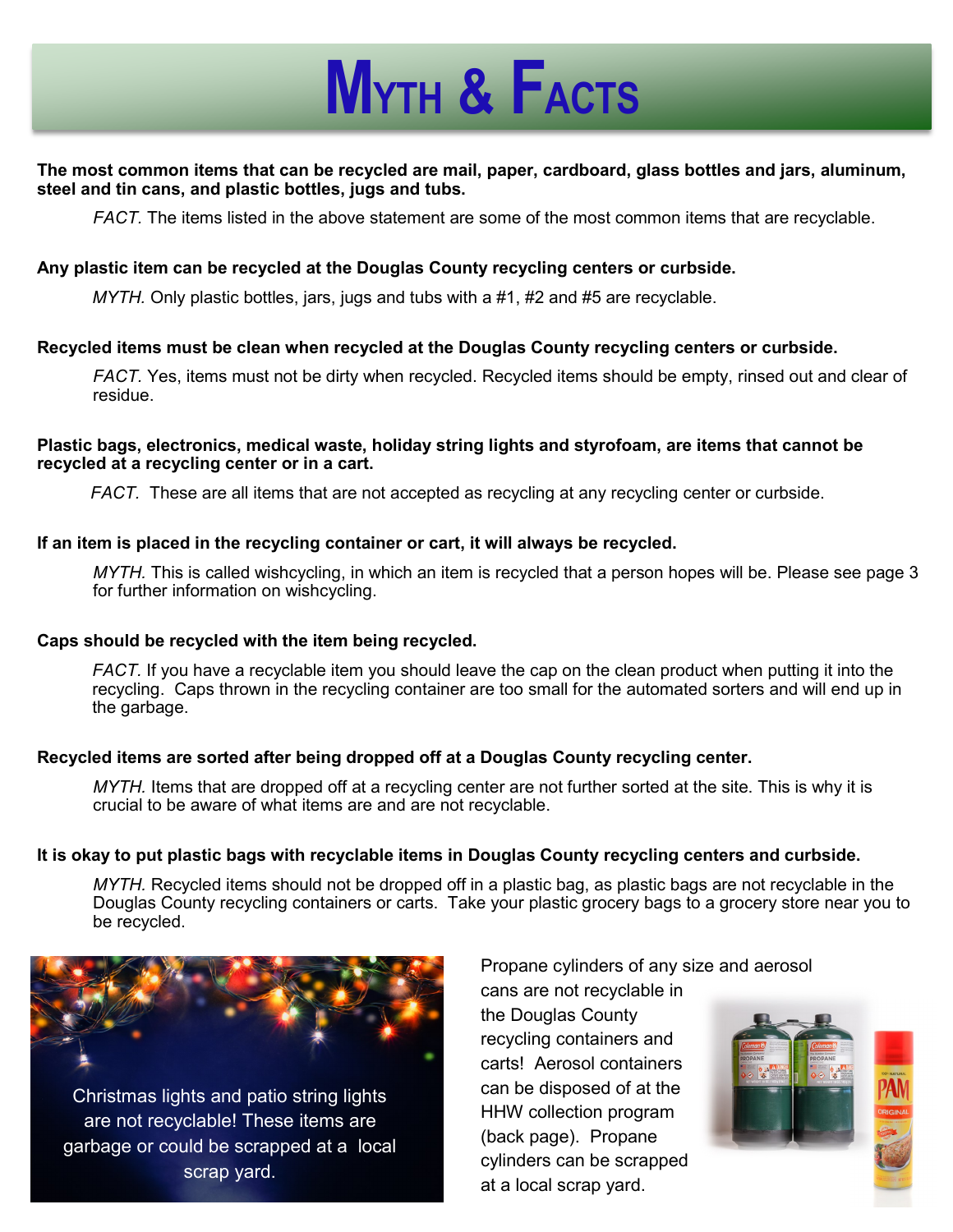

Wishcycling! A word unfamiliar to most people. Well what is it? It's the act of placing items in our recycling containers that we don't know or hope will be recycled. When recycling we want to have the best intentions that the items we recycle are going to be recycled. Unfortunately, when we wishcycle we place items in the recycling container that are not recyclable and thus will contaminate the entire recycling container. That is BAD, resulting in extra contamination fees to the recycling program and potential for the entire recycling container to be landfilled, just because we hope or don't know if an item is recyclable. This is where YOUR help comes in! As recyclers, we need your help to ensure we are putting our best foot forward when recycling. We need to make sure the items we are recycling are those that can be recycled.

Nearly 1 in 4 items placed in a recycling container are not recyclable! Recycle with certainty! Don't get caught wishcycling!

Below are some good examples of wishcycling pictures from our recycling containers in Douglas County. Plastic totes, plastic/metal refrigerator racks, plastic bags, styrofoam, and plastic wrap are NOT recyclable. Not everything that is plastic is recyclable! The fact is that some recycling actions make a bigger impact than others. Recycle only clean plastic food and beverage bottles, jugs, and tubs numbered 1, 2 and 5. If there is no number on the plastic, don't wishcycle, throw it in the garbage. Those plastic Amazon or USPS shipping packages are also NOT recyclable.



Remember these three basic rules the next time you recycle!



Recycle clean bottles, cans, paper and cardboard.



Keep food and liquid out of your recycling.



No loose plastic bags and no bagged recyclables.